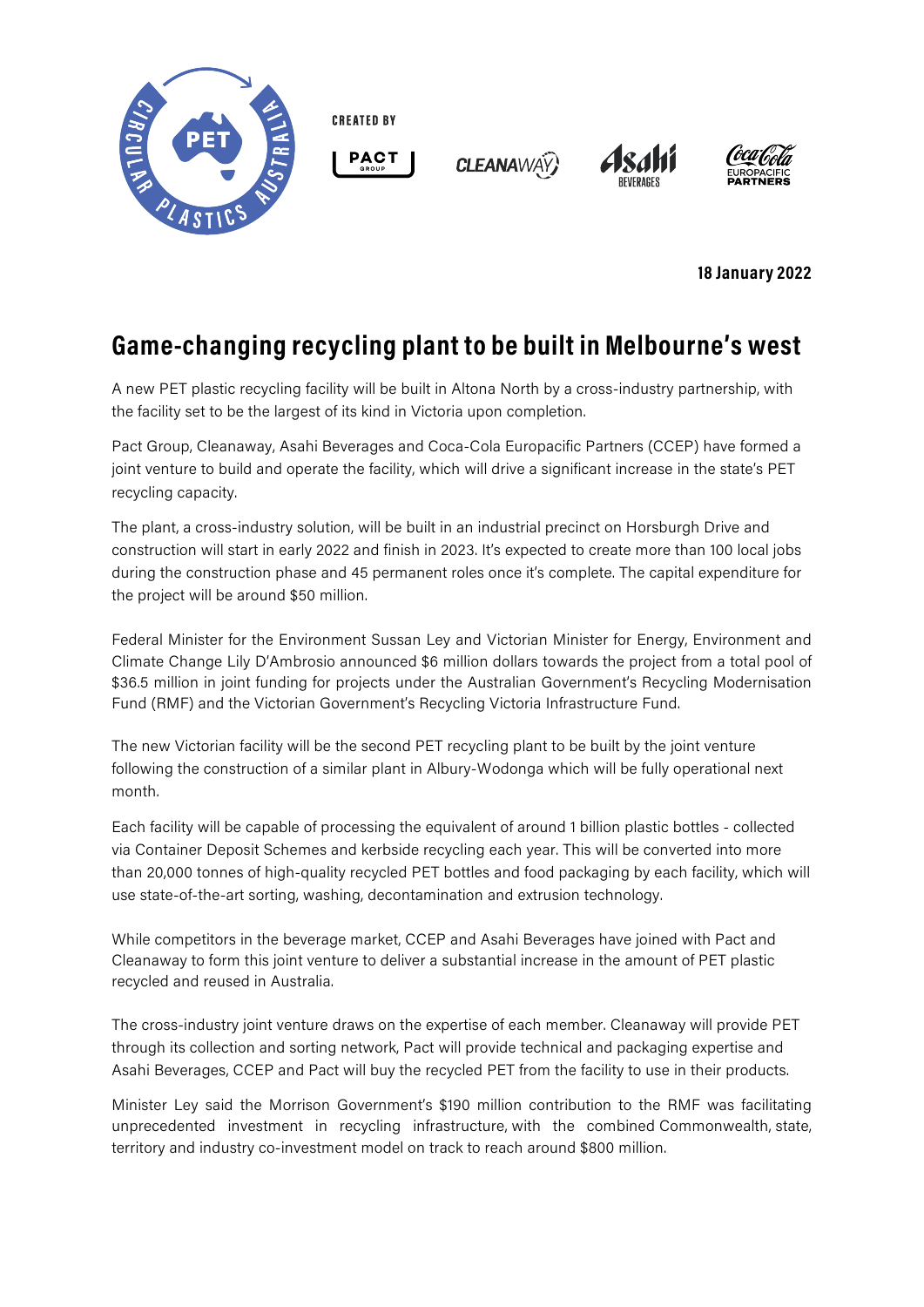"The co-investment model is exceeding all expectations and showing that materials can be recycled and remanufactured to create new products and new jobs while helping our environment."

Victorian Minister for Energy, Environment and Climate Change, Lily D'Ambrosio said the joint venture will receive \$6 million towards its new PET recycling facility which will boost local jobs and increase the state's recycling capacity.

"Funding and facilitating projects like this will help Victoria reach our goal of diverting 80 per cent of waste sent to landfill by 2030, improving our circular economy and tackling climate change. "

Robert Iervasi, Asahi Beverages Group CEO, said: "We are constructing this facility to help create a truly circular economy in Victoria and beyond. Our consumers can now have increased confidence that when they dispose of their plastic water or soft drink bottle, it will be recycled instead of going to landfill. It's not every day that drinks companies announce they're building a new recycling plant but we want to help create meaningful change."

Peter West, CCEP Vice President and General Manager Australia, Pacific and Indonesia, said: "We are proud of CCEP's continued investment in Australia's circular economy. Our vision is for our bottles to be part of a closed loop where they are used, collected and given another life. This plant will work to complete this loop, lessen the national rPET shortage and create new jobs for Victorian workers. It is truly an exciting milestone in our sustainability ambitions."

Mark Schubert, Cleanaway CEO and Managing Director, said: "This recycling facility is a huge step towards Victoria creating its own domestic circular economy. Cleanaway is excited to be part of providing customers access to high circularity infrastructure as we work towards making a sustainable future possible together."

Sanjay Dayal, Pact Group CEO and Managing Director said: "We know from our research that Australian consumers are increasingly demanding packaging that is recycled and recyclable, and this new PET recycling facility in Victoria ticks both of those boxes. Pact Group is delighted to have been able to drive a cross industry solution for sustainable beverage bottles and we will continue to work with industry partners and government to create a strong local circular economy. This facility is part of our ongoing investment in new state-of-the-art facilities to recycle plastic waste and manufacture sustainable packaging all across Australia."

Ends

Contact:

**Pact**

Simon Dowding Head of Strategic Communications and Government Relations +61 438 480860 simon.dowding@pactgroup.com

## **Cleanaway**

Mark Biddulph Head of Corporate Affairs +61 499 332 601